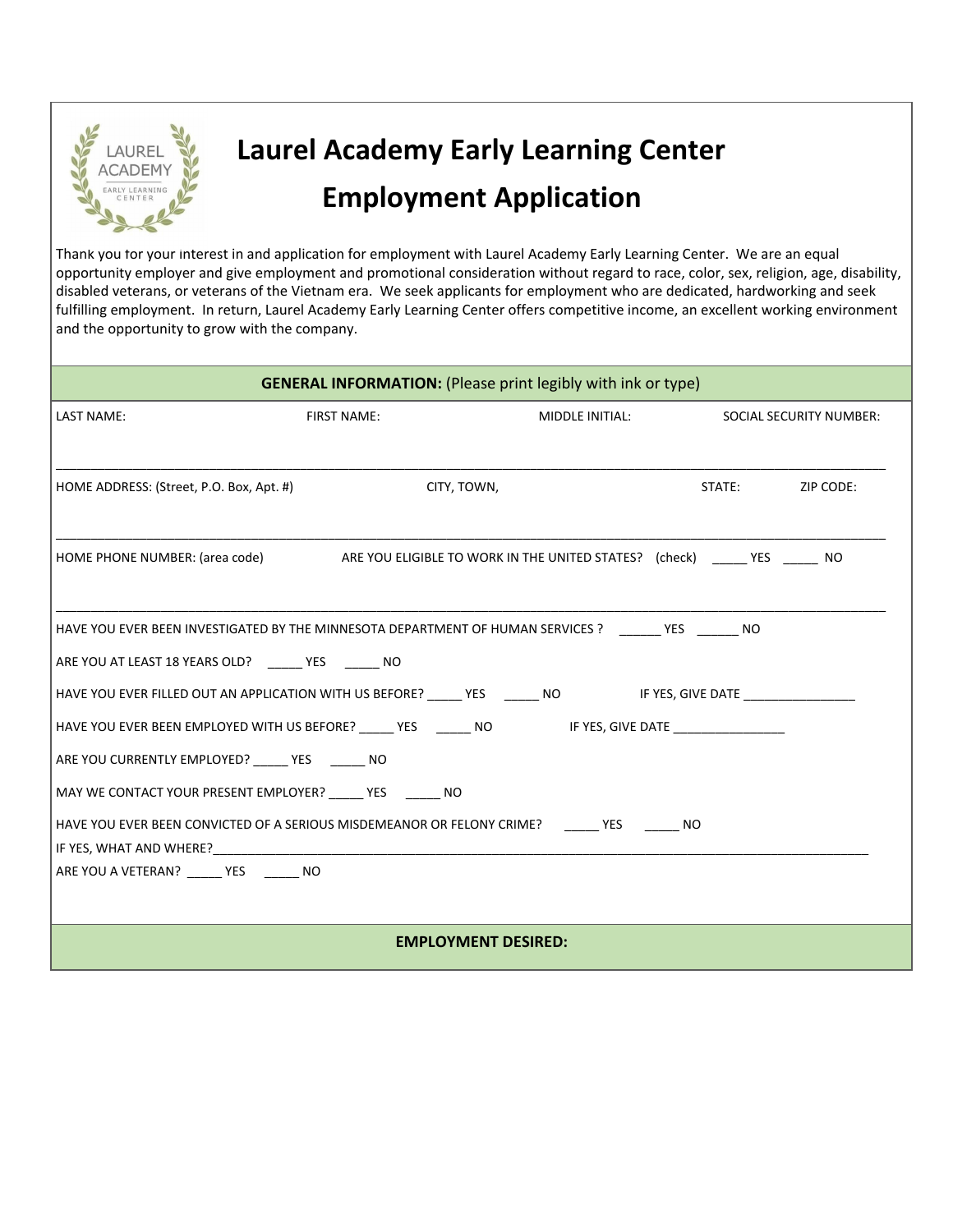| POSITION FOR WHICH APPLICATION IS BEING MADE: (Be Specific)                                          |                                    | HOW DID YOU HEAR ABOUT US:                                  |                               |  |          |  |
|------------------------------------------------------------------------------------------------------|------------------------------------|-------------------------------------------------------------|-------------------------------|--|----------|--|
| AM AVAILABLE TO WORK (Check All Applicable)<br>______ FULL TIME _______ PART TIME _______ TEMPORARY  |                                    | DAYS / HOURS AVAILABLE:                                     |                               |  |          |  |
| DATE AVAILABLE TO START:                                                                             |                                    | <b>EXPECTED COMPENSATION:</b>                               |                               |  |          |  |
| <b>EDUCATION:</b><br>(High School, College, Trade Schools, and Other Education)                      |                                    |                                                             |                               |  |          |  |
| HIGHEST LEVEL OF EDUCATION ATTAINED:                                                                 | MAJOR FIELD OF STUDY:              | LAST YEAR COMPLETED:<br>1 2 3 4                             | GRADUATE? ______ YES _____ NO |  |          |  |
| <b>SCHOOL NAME:</b>                                                                                  | SCHOOL ADDRESS: (Street, P.O. Box) | City or Town                                                | State                         |  | Zip Code |  |
| SECOND HIGHEST LEVEL OF EDUCATION ATTAINED:                                                          | MAJOR FIELD OF STUDY:              | LAST YEAR COMPLETED: GRADUATE? _____ YES ____ NO<br>1 2 3 4 |                               |  |          |  |
| <b>SCHOOL NAME:</b>                                                                                  | SCHOOL ADDRESS: (Street, P.O. Box) | City or Town                                                | State                         |  | Zip Code |  |
| OTHER EDUCATION ATTAINED:                                                                            | MAJOR FIELD OF STUDY:              | LAST YEAR COMPLETED:<br>1 2 3 4                             | GRADUATE? ______ YES _____ NO |  |          |  |
| <b>SCHOOL NAME:</b>                                                                                  | SCHOOL ADDRESS: (Street, P.O. Box) | City or Town                                                | State                         |  | Zip Code |  |
| ADDITIONAL SPECIALIZATED TRAININGS, APPRENTICESHIPS, CERTIFCATIONS, OR EXTRA – CURRICULAR ACTIVITES: |                                    |                                                             |                               |  |          |  |
| <b>EMPLOYMENT HISTORY:</b><br>(List Most Recent First, Then Back. Include Any Military Service)      |                                    |                                                             |                               |  |          |  |
|                                                                                                      |                                    |                                                             |                               |  |          |  |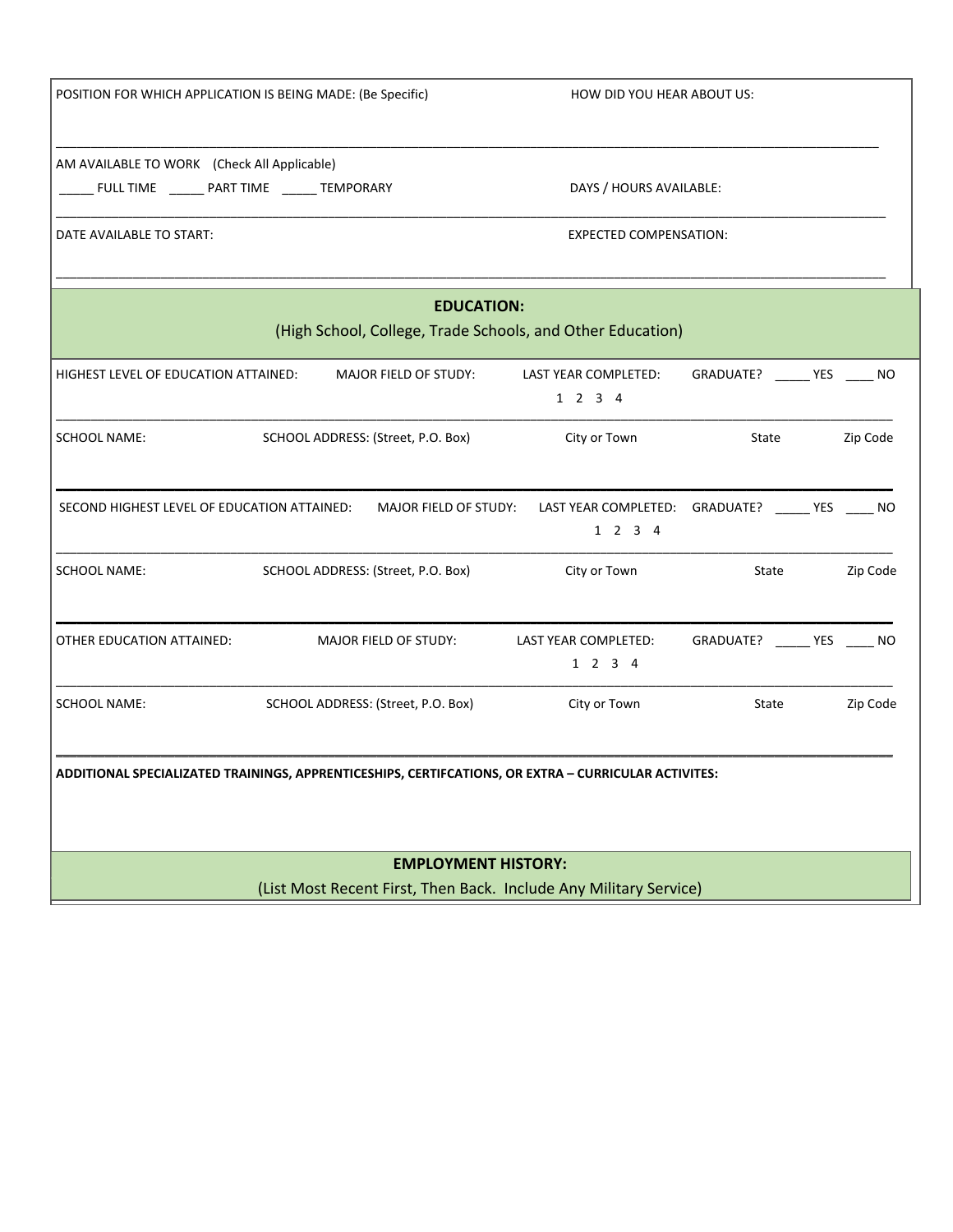| <b>EMPLOYER NAME:</b><br>1.                                                       | <b>JOB TITLE:</b><br>DATES OF EMPLOYMENT:                                                                        |                                           |                      |                            |
|-----------------------------------------------------------------------------------|------------------------------------------------------------------------------------------------------------------|-------------------------------------------|----------------------|----------------------------|
|                                                                                   |                                                                                                                  |                                           |                      |                            |
| EMPLOYER ADDRESS: (Street, P.O. Box)                                              | City, Town                                                                                                       | State                                     | Zip Code             | PHONE NUMBER:              |
| STARTING COMPENSATION:                                                            | <b>ENDING COMPENSATION:</b>                                                                                      | SUPERVISOR'S NAME:                        |                      | <b>REASON FOR LEAVING:</b> |
| DESCRIPTION OF DUTIES AND RESPONSIBILITIES: (Include Promotions And Advancements) |                                                                                                                  |                                           |                      |                            |
| <b>EMPLOYER NAME:</b><br>2.                                                       | <b>JOB TITLE:</b>                                                                                                |                                           | DATES OF EMPLOYMENT: |                            |
| EMPLOYER ADDRESS: (Street, P.O. Box)                                              | City, Town                                                                                                       | State                                     | Zip Code             | <b>PHONE NUMBER:</b>       |
| STARTING COMPENSATION:                                                            | <b>ENDING COMPENSATION:</b>                                                                                      | SUPERVISOR'S NAME:                        |                      | <b>REASON FOR LEAVING:</b> |
| 3. EMPLOYER NAME:                                                                 |                                                                                                                  | <b>JOB TITLE:</b><br>DATES OF EMPLOYMENT: |                      |                            |
| EMPLOYER ADDRESS: (Street, P.O. Box)                                              | City, Town                                                                                                       | State                                     | Zip Code             | PHONE NUMBER:              |
| STARTING COMPENSATION:                                                            | <b>ENDING COMPENSATION:</b>                                                                                      | SUPERVISOR'S NAME:                        |                      | <b>REASON FOR LEAVING:</b> |
| DESCRIPTION OF DUTIES AND RESPONSIBILITIES: (Include Promotions And Advancements) |                                                                                                                  |                                           |                      |                            |
|                                                                                   | <b>REFERENCES:</b>                                                                                               |                                           |                      |                            |
| <b>NAME</b>                                                                       | (List Two Employment References Not Related To You, Whom You Have Known For At Least One Year)<br><b>ADDRESS</b> | <b>PHONE</b>                              |                      | YEARS ACQUAINTED           |
|                                                                                   |                                                                                                                  |                                           |                      |                            |